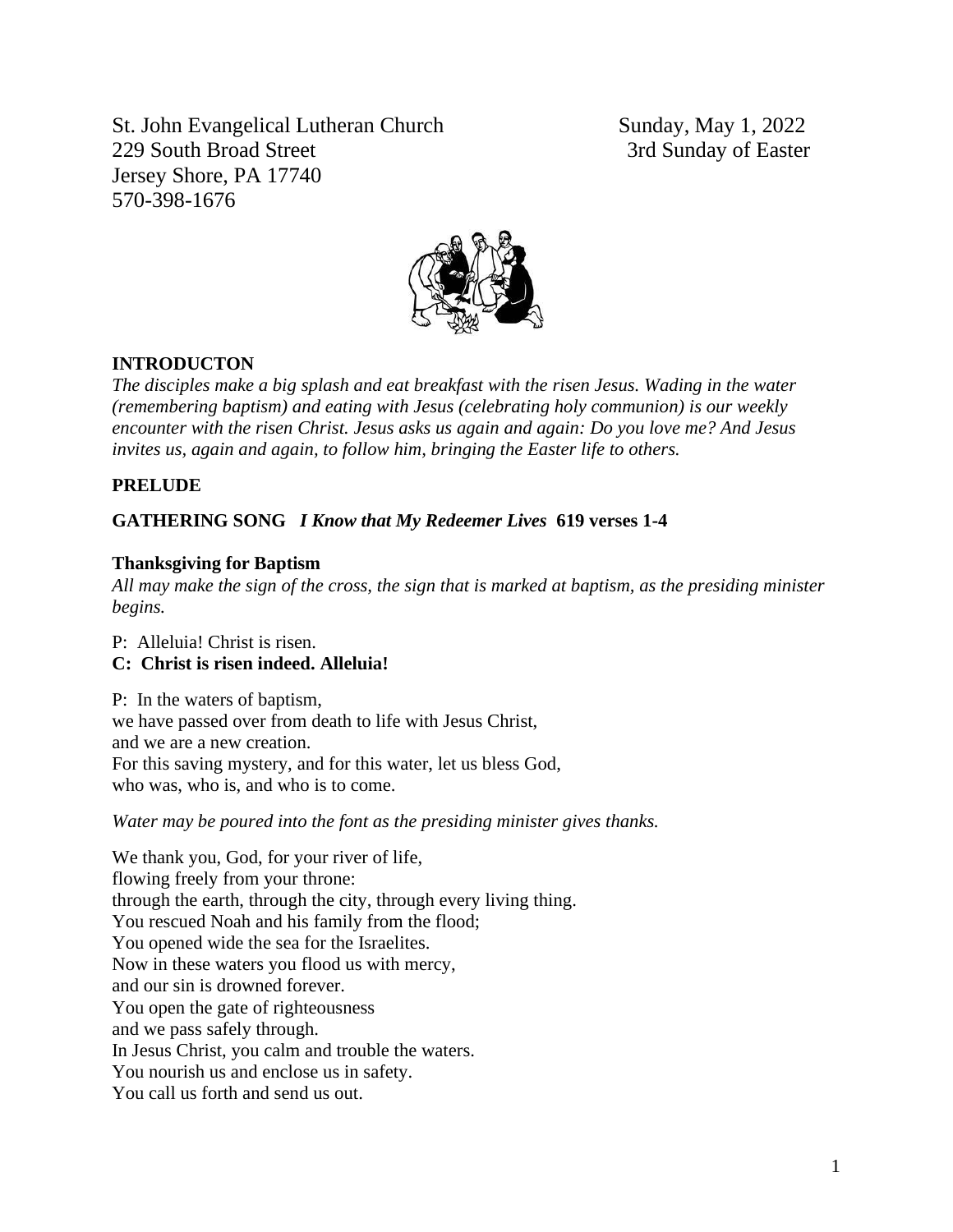In lush and barren places, you are with us. You have become our salvation. Now breathe upon this water and awaken your church once more. Claim us again as your beloved and holy people. Quench our thirst; cleanse our hearts; wipe away every tear. To you, our Beginning and our End, our Shepherd and Lamb, be honor, glory, praise, and thanksgiving, now and forever.

### **Amen.**

### **Greeting**

P: The grace of our Lord Jesus Christ, the love of God, and the communion of the Holy Spirit be with you all.

**C: And also with you.**

**HYMN OF PRAISE:** *This Is the Feast p. 140*

### **PRAYER OF THE DAY**

**Eternal and all-merciful God, with all the angels and all the saints we laud your majesty and might. By the resurrection of your Son, show yourself to us and inspire us to follow Jesus Christ, our Savior and Lord, who lives and reigns with you and the Holy Spirit, one God, now and forever.**

**Amen.**

#### *The assembly is seated.*

### **WORD**

God speaks to us in scripture reading, preaching, and song.

L: A reading from Acts

### FIRST READING: **Acts 9:1-6 [7-20]**

*Saul (later called Paul) was an ardent persecutor of all who followed the Way of Christ. This reading recounts the story of his transformation beginning with an encounter with Jesus Christ on the way to Damascus.*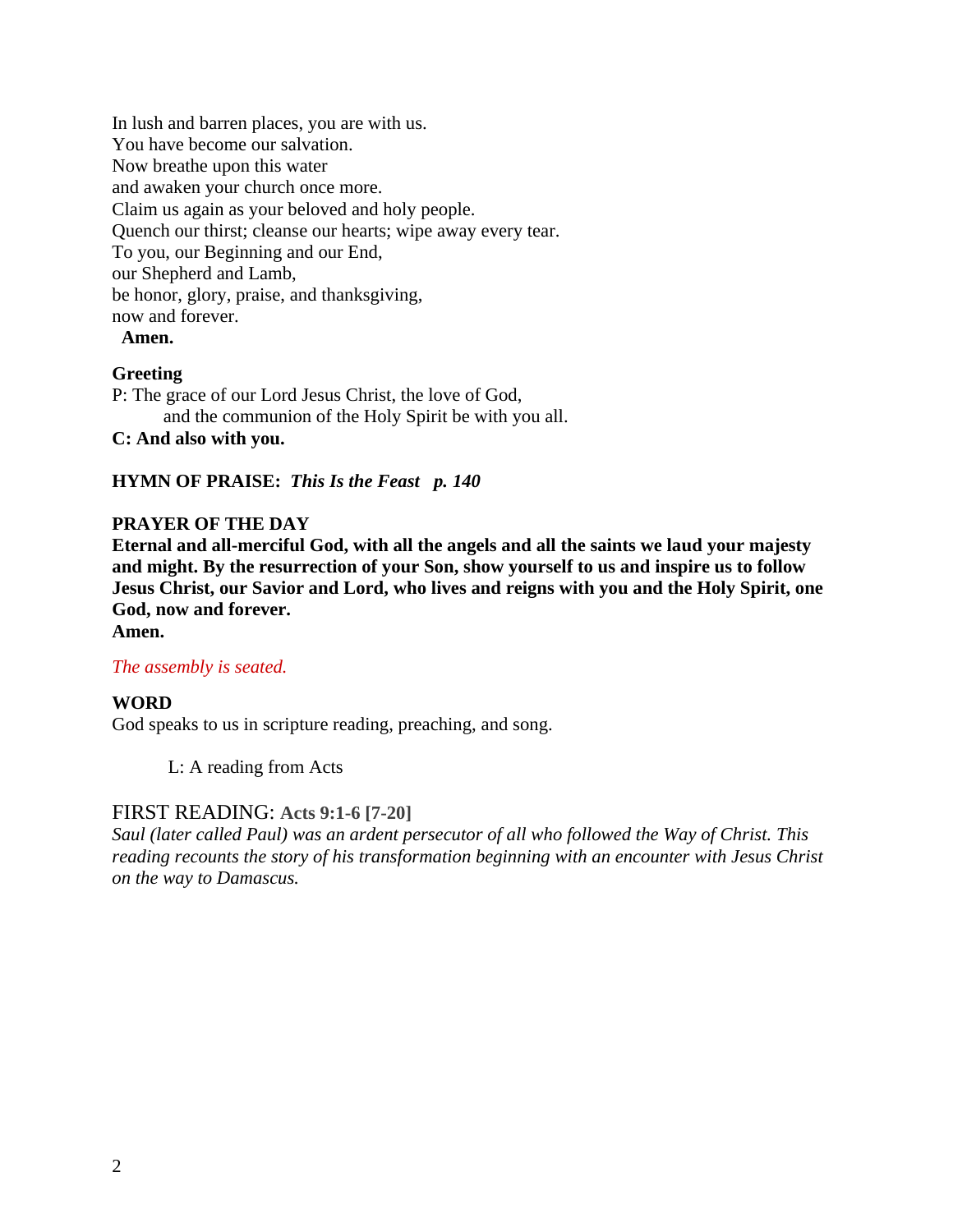<sup>1</sup>Saul, still breathing threats and murder against the disciples of the Lord, went to the high priest <sup>2</sup> and asked him for letters to the synagogues at Damascus, so that if he found any who belonged to the Way, men or women, he might bring them bound to Jerusalem.  $3$ Now as he was going along and approaching Damascus, suddenly a light from heaven flashed around him. <sup>4</sup>He fell to the ground and heard a voice saying to him, "Saul, Saul, why do you persecute me?" <sup>5</sup>He asked, "Who are you, Lord?" The reply came, "I am Jesus, whom you are persecuting. <sup>6</sup>But get up and enter the city, and you will be told what you are to do." [ <sup>7</sup>The men who were traveling with him stood speechless because they heard the voice but saw no one. <sup>8</sup>Saul got up from the ground, and though his eyes were open, he could see nothing; so they led him by the hand and brought him into Damascus. <sup>9</sup>For three days he was without sight, and neither ate nor drank.

 $10$ Now there was a disciple in Damascus named Ananias. The Lord said to him in a vision, "Ananias." He answered, "Here I am, Lord." <sup>11</sup>The Lord said to him, "Get up and go to the street called Straight, and at the house of Judas look for a man of Tarsus

named Saul. At this moment he is praying,  $^{12}$  and he has seen in a vision a man named Ananias come in and lay his hands on him so that he might regain his sight." <sup>13</sup>But Ananias answered, "Lord, I have heard from many about this man, how much evil he has done to your saints in Jerusalem; <sup>14</sup> and here he has authority from the chief priests to bind all who invoke your name." <sup>15</sup>But the Lord said to him, "Go, for he is an instrument whom I have chosen to bring my name before Gentiles and kings and before the people of Israel;  $^{16}$ I myself will show him how much he must suffer for the sake of my name." <sup>17</sup>So Ananias went and entered the house. He laid his hands on Saul and said, "Brother Saul, the Lord Jesus, who appeared to you on your way here, has sent me so that you may regain your sight and be filled with the Holy Spirit." <sup>18</sup>And immediately something like scales fell from his eyes, and his sight was restored. Then he got up and was baptized,  $^{19}$  and after taking some food, he regained his strength.

For several days he was with the disciples in Damascus,  $^{20}$  and immediately he began to proclaim Jesus in the synagogues, saying, "He is the Son of God."]

L: The word of the Lord. **C: Thanks be to God.**

### **PSALM: 30**

<sup>1</sup>I will exalt you, O LORD, because you have lifted me up and have not let my enemies triumph over me.

# <sup>2</sup>**O LORD my God, I cried out to you,**

# **and you restored me to health.**

 $3$ You brought me up, O LORD, from the dead; you restored my life as I was going down to the grave.

### <sup>4</sup>**Sing praise to the LORD, all you faithful;**

### **give thanks in holy remembrance.**

<sup>5</sup>God's wrath is short; God's favor lasts a lifetime.

Weeping spends the night, but joy comes in the morning.

### <sup>6</sup>**While I felt secure, I said,**

**"I shall never be disturbed.**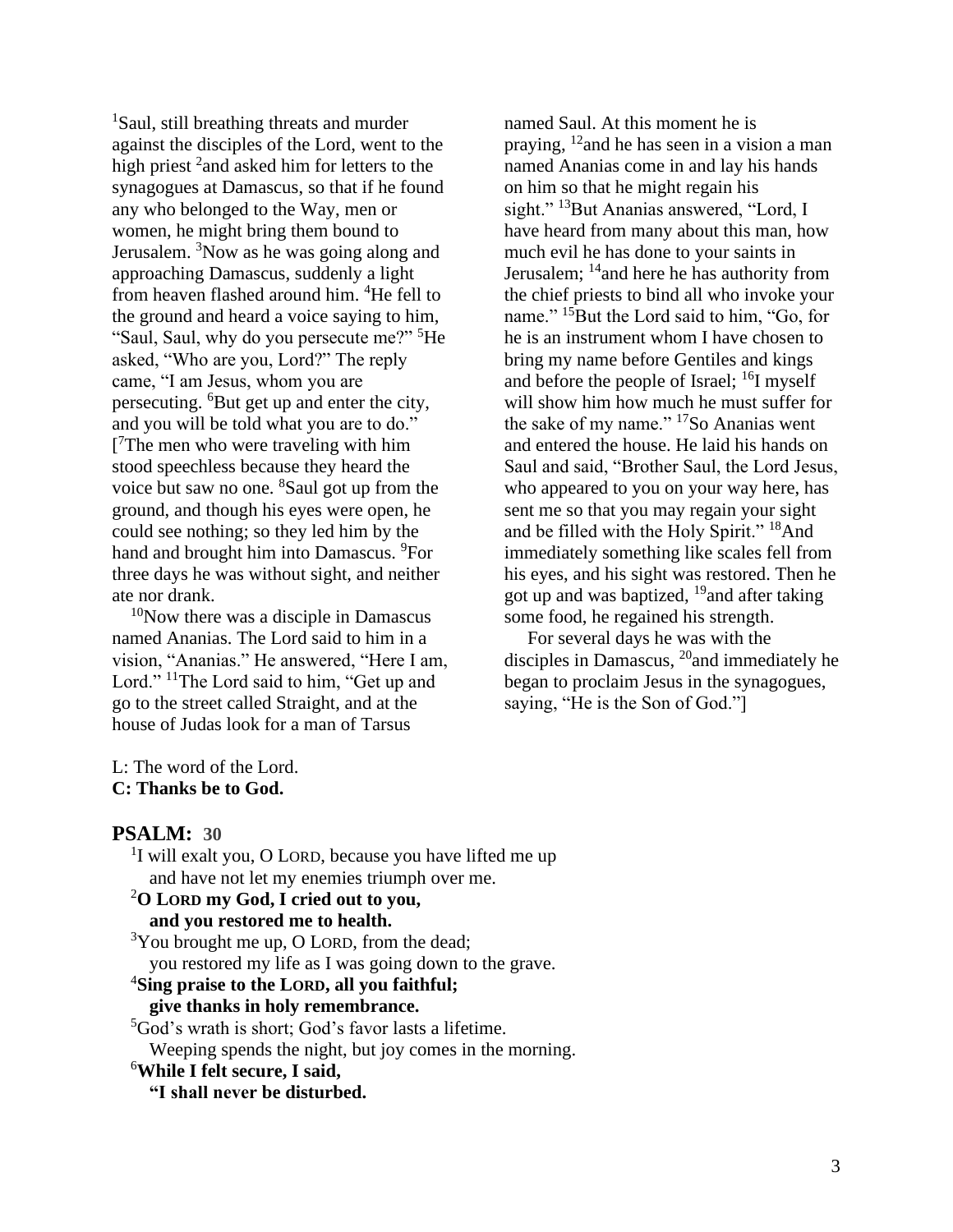$7$ You, LORD, with your favor, made me as strong as the mountains." Then you hid your face, and I was filled with fear.

# 8 **I cried to you, O LORD;**

# **I pleaded with my Lord, saying,**

<sup>9</sup>"What profit is there in my blood, if I go down to the pit? Will the dust praise you or declare your faithfulness?

### <sup>10</sup>**Hear, O LORD, and have mercy upon me;**

### **O LORD, be my helper."**

 $11$ You have turned my wailing into dancing;

you have put off my sackcloth and clothed me with joy.

# <sup>12</sup>**Therefore my heart sings to you without ceasing;**

**O LORD my God, I will give you thanks forever.**

L: A reading from Revelations

# **SECOND READING: Revelation 5:11-14**

*The vision of John recorded in Revelation offers a glimpse of cosmic worship around the throne. At its center is "the Lamb who was slain."*

<sup>11</sup>Then I looked, and I heard the voice of many angels surrounding the throne and the living creatures and the elders; they numbered myriads of myriads and thousands of thousands,  $^{12}$ singing with full voice,

"Worthy is the Lamb that was slaughtered

to receive power and wealth and wisdom and might

and honor and glory and blessing!"

<sup>13</sup>Then I heard every creature in heaven and on earth and under the earth and in the sea, and all that is in them, singing,

"To the one seated on the throne and to the Lamb

be blessing and honor and glory and might

forever and ever!"

<sup>14</sup>And the four living creatures said, "Amen!" And the elders fell down and worshiped.

### L: The word of the Lord.

### **C: Thanks be to God.**

*The assembly stands.* 

# **GOSPEL ACCLAMATION** *p.142*

*Alleluia Lord to whom shall we go? You have the words of eternal life. Alleluia, Alleluia.*

P: The holy gospel according to John. **C: Glory to you, O Lord.**

# **GOSPEL: John 21:1-19**

*The risen Christ appears again to his disciples by the sea where they were first called. After echoes of the fishing and feeding miracles, he gives a final reminder of the cost of a disciple's love and obedience.*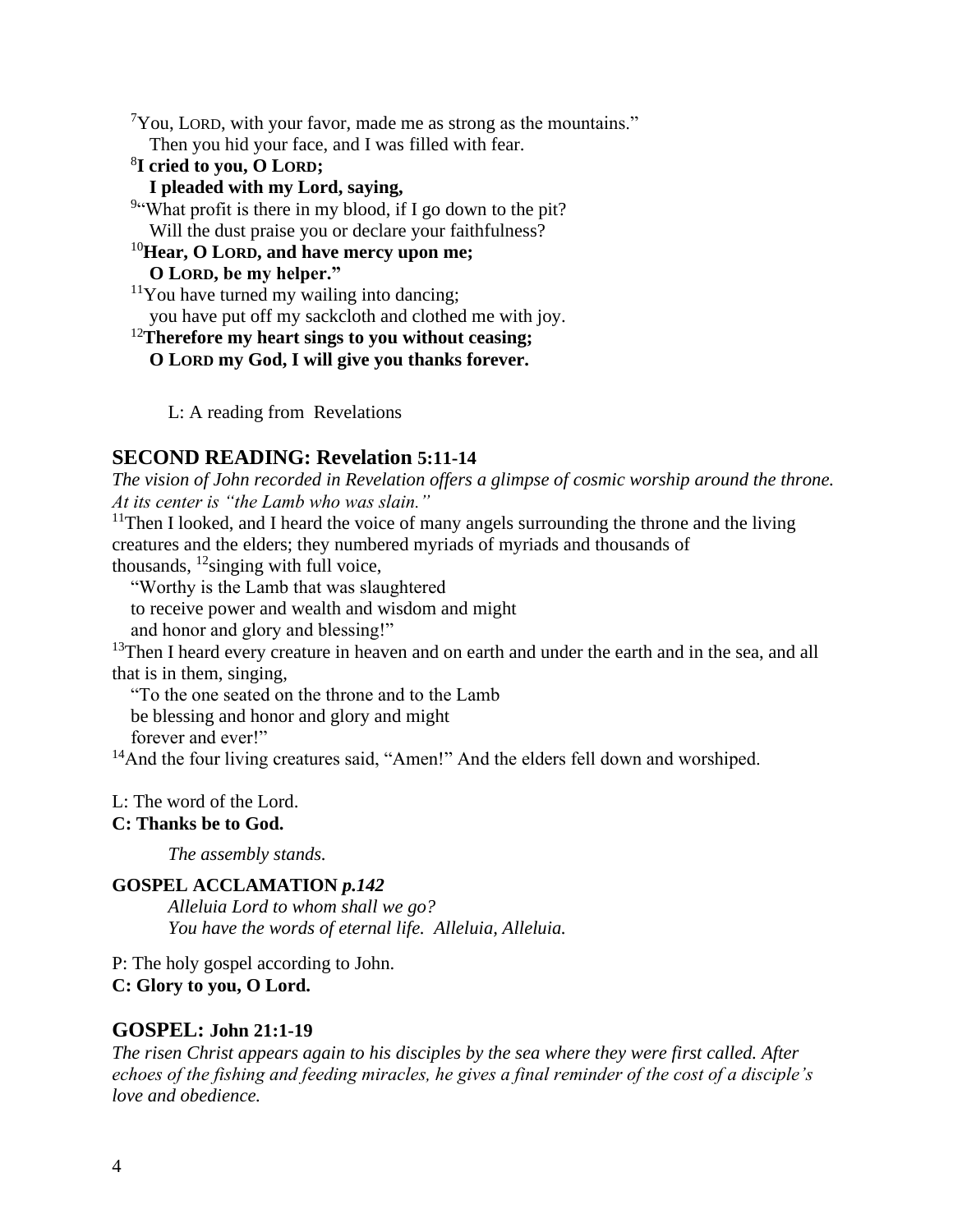<sup>1</sup>After [he appeared to his followers in Jerusalem,] Jesus showed himself again to the disciples by the Sea of Tiberias; and he showed himself in this way. <sup>2</sup>Gathered there together were Simon Peter, Thomas called the Twin, Nathanael of Cana in Galilee, the sons of Zebedee, and two others of his disciples. <sup>3</sup>Simon Peter said to them, "I am going fishing." They said to him, "We will go with you." They went out and got into the boat, but that night they caught nothing.

4 Just after daybreak, Jesus stood on the beach; but the disciples did not know that it was Jesus. <sup>5</sup> Jesus said to them, "Children, you have no fish, have you?" They answered him, "No." <sup>6</sup>He said to them, "Cast the net to the right side of the boat, and you will find some." So they cast it, and now they were not able to haul it in because there were so many fish. <sup>7</sup>That disciple whom Jesus loved said to Peter, "It is the Lord!" When Simon Peter heard that it was the Lord, he put on some clothes, for he was naked, and jumped into the sea. <sup>8</sup>But the other disciples came in the boat, dragging the net full of fish, for they were not far from the land, only about a hundred yards off.

<sup>9</sup>When they had gone ashore, they saw a charcoal fire there, with fish on it, and bread. <sup>10</sup>Jesus said to them, "Bring some of the fish that you have just caught."  $\frac{11}{50}$ Simon Peter went aboard and hauled the net ashore, full of large fish, a hundred fiftythree of them; and though there were so many, the net was not torn. <sup>12</sup>Jesus said to them, "Come and have breakfast." Now none of the disciples dared to ask him, "Who are you?" because they knew it was the Lord. <sup>13</sup> Jesus came and took the bread and gave it to them, and did the same with the fish. <sup>14</sup>This was now the third time that Jesus appeared to the disciples after he was raised from the dead.

<sup>15</sup>When they had finished breakfast, Jesus said to Simon Peter, "Simon son of John, do you love me more than these?" He said to

him, "Yes, Lord; you know that I love you." Jesus said to him, "Feed my lambs." <sup>16</sup>A second time he said to him, "Simon son of John, do you love me?" He said to him, "Yes, Lord; you know that I love you." Jesus said to him, "Tend my sheep." <sup>17</sup>He said to him the third time, "Simon son of John, do you love me?" Peter felt hurt because he said to him the third time, "Do you love me?" And he said to him, "Lord, you know everything; you know that I love you." Jesus said to him, "Feed my sheep.  $18$ Very truly, I tell you, when you were younger, you used to fasten your own belt and to go wherever you wished. But when you grow old, you will stretch out your hands, and someone else will fasten a belt around you and take you where you do not wish to go." <sup>19</sup>(He said this to indicate the kind of death by which he would glorify God.) After this he said to him, "Follow me."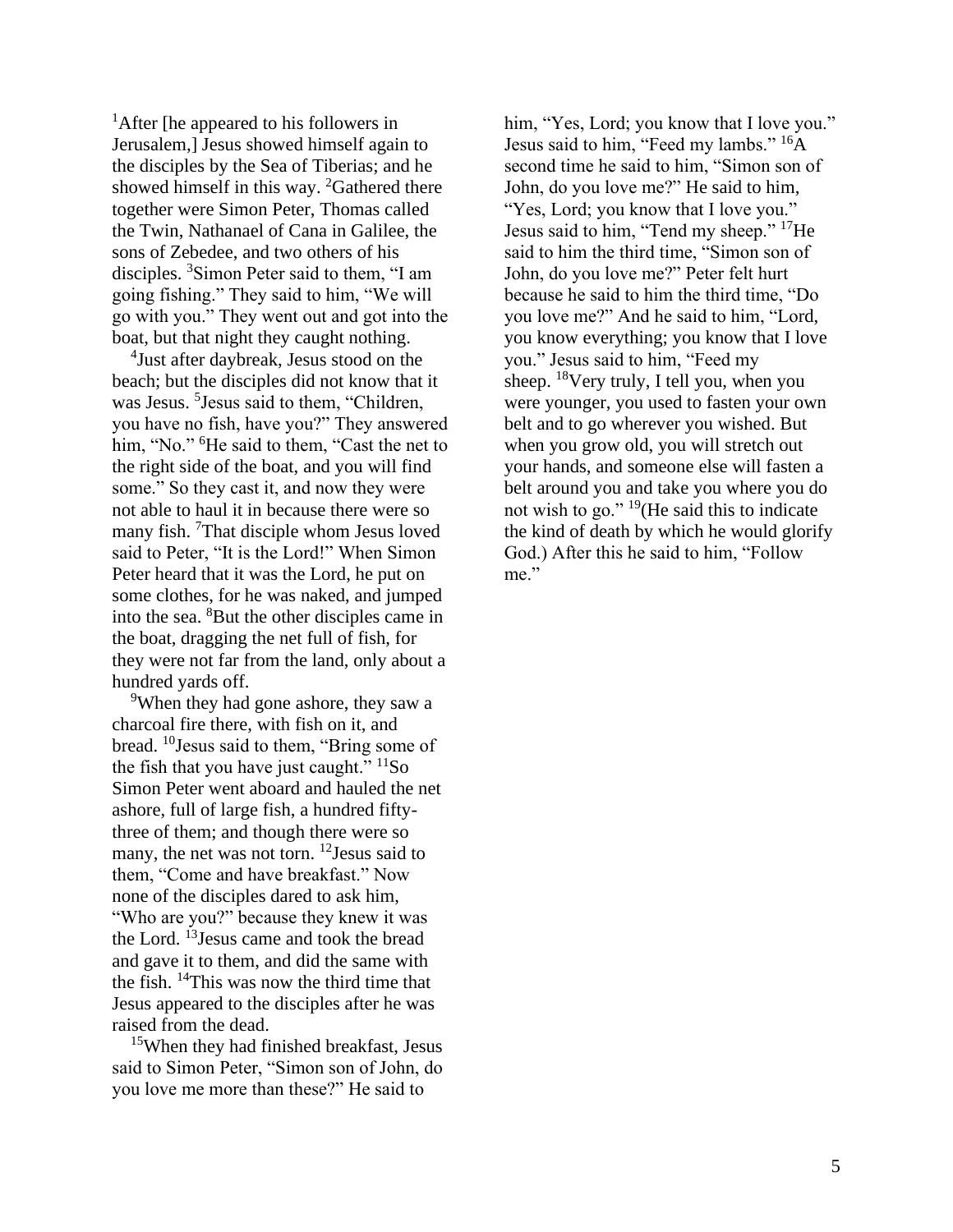### P: The gospel of the Lord. **C: Praise to you, O Christ.**

*The assembly is seated.* 

### **SERMON**

*The assembly will stand.*

#### **HYMN OF THE DAY** *Christ Is Alive! Let Christians Sing 389*

#### **THE NICENE CREED**

**We believe in one God, the Father, the Almighty, maker of heaven and earth, of all that is, seen and unseen. We believe in one Lord, Jesus Christ, the only Son of God, eternally begotten of the Father, God from God, Light from Light, true God from true God, begotten, not made, of one Being with the Father; through him all things were made. For us and for our salvation he came down from heaven, was incarnate of the Holy Spirit and the virgin Mary and became truly human. For our sake he was crucified under Pontius Pilate; he suffered death and was buried. On the third day he rose again in accordance with the scriptures; he ascended into heaven and is seated at the right hand of the Father. He will come again in glory to judge the living and the dead, and his kingdom will have no end. We believe in the Holy Spirit, the Lord, the giver of life, who proceeds from the Father and the Son,\* who with the Father and the Son is worshiped and glorified, who has spoken through the prophets. We believe in one holy catholic and apostolic church. We acknowledge one baptism for the forgiveness of sins. We look for the resurrection of the dead, and the life of the world to come. Amen.** 

#### **PRAYERS OF INTERCESSION**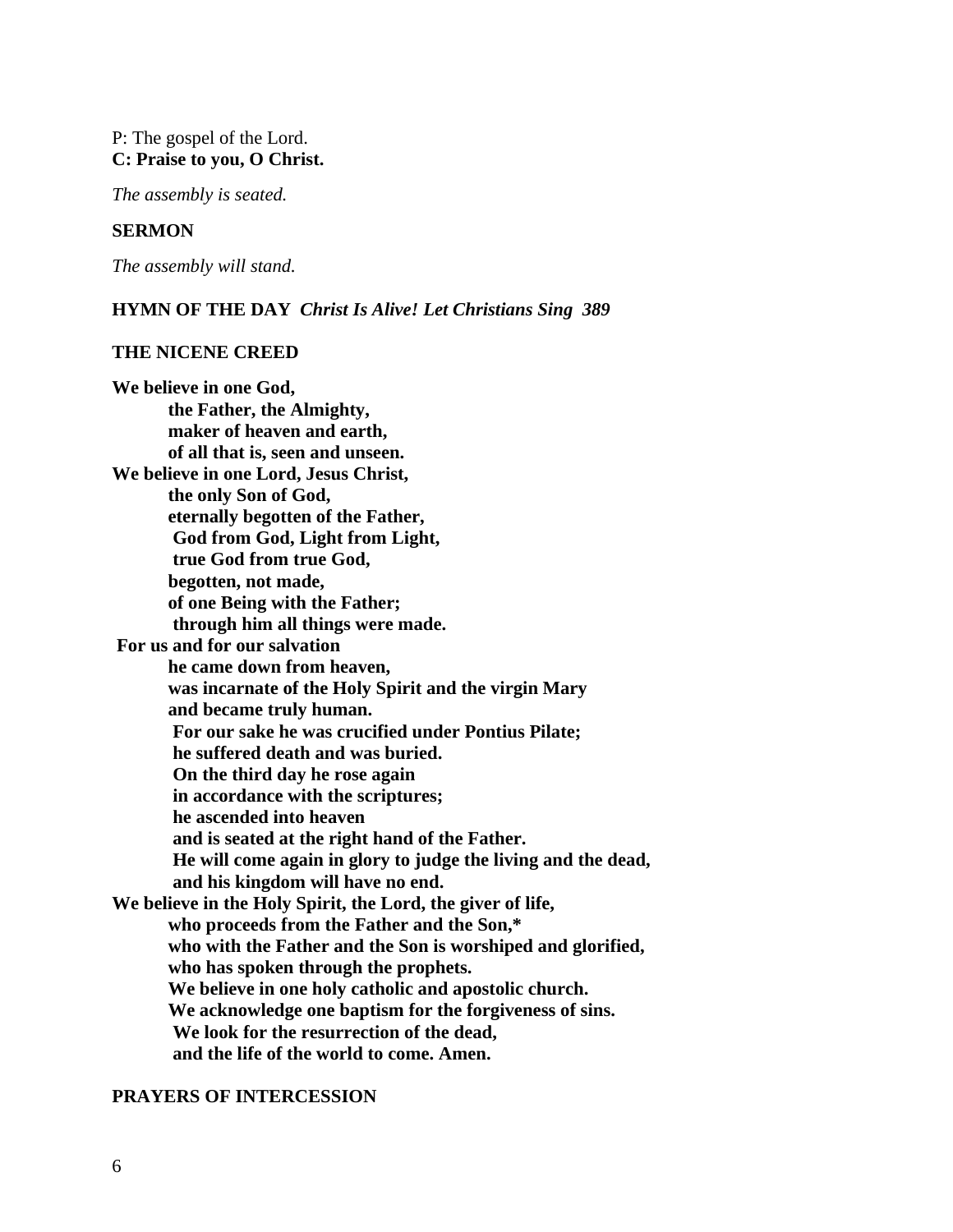A: Set free from captivity to sin and death, we pray to the God of resurrection for the church, people in need, and all of creation.

# *A brief silence.*

Holy One of new beginnings, fill us with new life. Send us into the world as you sent your apostles Philip and James, to invite people to come and see your wondrous acts in Christ. God, in your mercy,

# **C: hear our prayer.**

A: Revive ecosystems along coastlands that have been devastated by natural forces and human negligence. Reestablish plant and animal life that purifies air and water and that feeds humans and other living creatures. God, in your mercy,

# **C: hear our prayer.**

A: Accompany laborers who get little rest from their work. Give them hope when they struggle to produce what they need. Give all who labor fair treatment and just wages. God, in your mercy,

# **C: hear our prayer.**

A: Restore all people who cry to you for help (*especially*). Turn their mourning into dancing, clothe them with joy, and put a testimony of healing and praise on their lips. God, in your mercy,

# **C: hear our prayer.**

A: Be present to faithful ones who are persecuted for following you (*and especially the church in . . .*). Sustain them by your faithfulness, and give them strength in the name of Jesus. God, in your mercy,

# **C: hear our prayer.**

A: O God, we pray that Lutheran World Federation will continue to be light in and for the world, serving neighbors, spreading peace and reconciliation, and standing up for human dignity. God in your mercy,

# C: **hear our prayer.**

# *Here other intercessions may be offered.*

A: Join our voices with angels, creatures, and all the saints in praising Christ and bestowing upon him all blessing and honor and glory. Reveal Christ's glory to us and through us in our worship. God, in your mercy,

# **C: hear our prayer.**

P: In your mercy, O God, respond to these prayers, and renew us by your life-giving Spirit; through Jesus Christ, our Savior.

# **C: Amen.**

# *The assembly is seated.*

**Responding in Love Our Offerings** *This is our response to God's grace.* **Our Offering of Music** 

# **CHOIR ANTHEM** *Tree of Life*

# *The assembly stands.*

# **OFFERTORY**

*Create in me a clean heart, O God, and renew a right spirit with me. Cast me not away from your presence and take not your Holy Spirit from me.*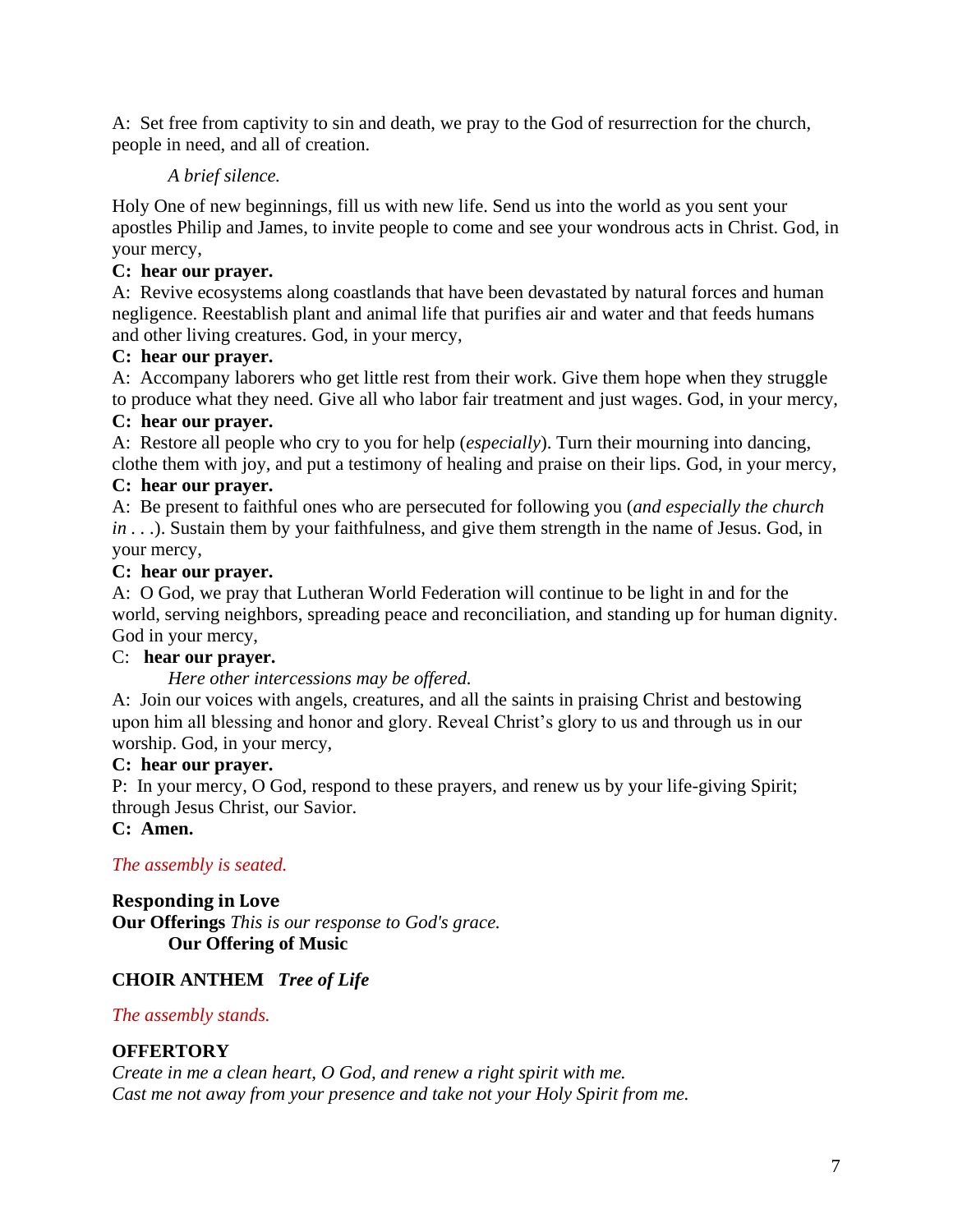*Restore to me the joy of your salvation, and uphold me with your free Spirit.*

### **OFFERING PRAYER**

A: Living God, you gather the wolf and the lamb to feed together in your peaceable reign, and you welcome us all at your table. Reach out to us through h this meal, and show us your wounded and risen body, that we may be nourished and believe in Jesus Christ, our Savior and Lord. **Amen.**

**GREAT THANKSGIVING** *P.144 (in the beginning of the hymnal)* **Dialogue Preface by the Pastor Holy Holy Holy**

### **THANKSGIVING AT THE TABLE Words of Institution**

Holy God, you alone are holy, you alone are God.

The universe declares your praise: beyond the stars; beneath the sea; within each cell; with every breath. **We praise you, O God.**

Generations bless your faithfulness: through the water; by night and day; across the wilderness; out of exile; into the future. **We bless you, O God.**

We give you thanks for your dear Son: at the heart of human life; near to those who suffer; beside the sinner; among the poor; with us now. **We thank you, O God.**

In the night in which he was betrayed, our Lord Jesus took bread, and gave thanks; broke it, and gave it to his disciples, saying: Take and eat; this is my body, given for you. Do this for the remembrance of me.

Again, after supper, he took the cup, gave thanks, and gave it for all to drink, saying: This cup is the new covenant in my blood, shed for you and for all people for the forgiveness of sin. Do this for the remembrance of me.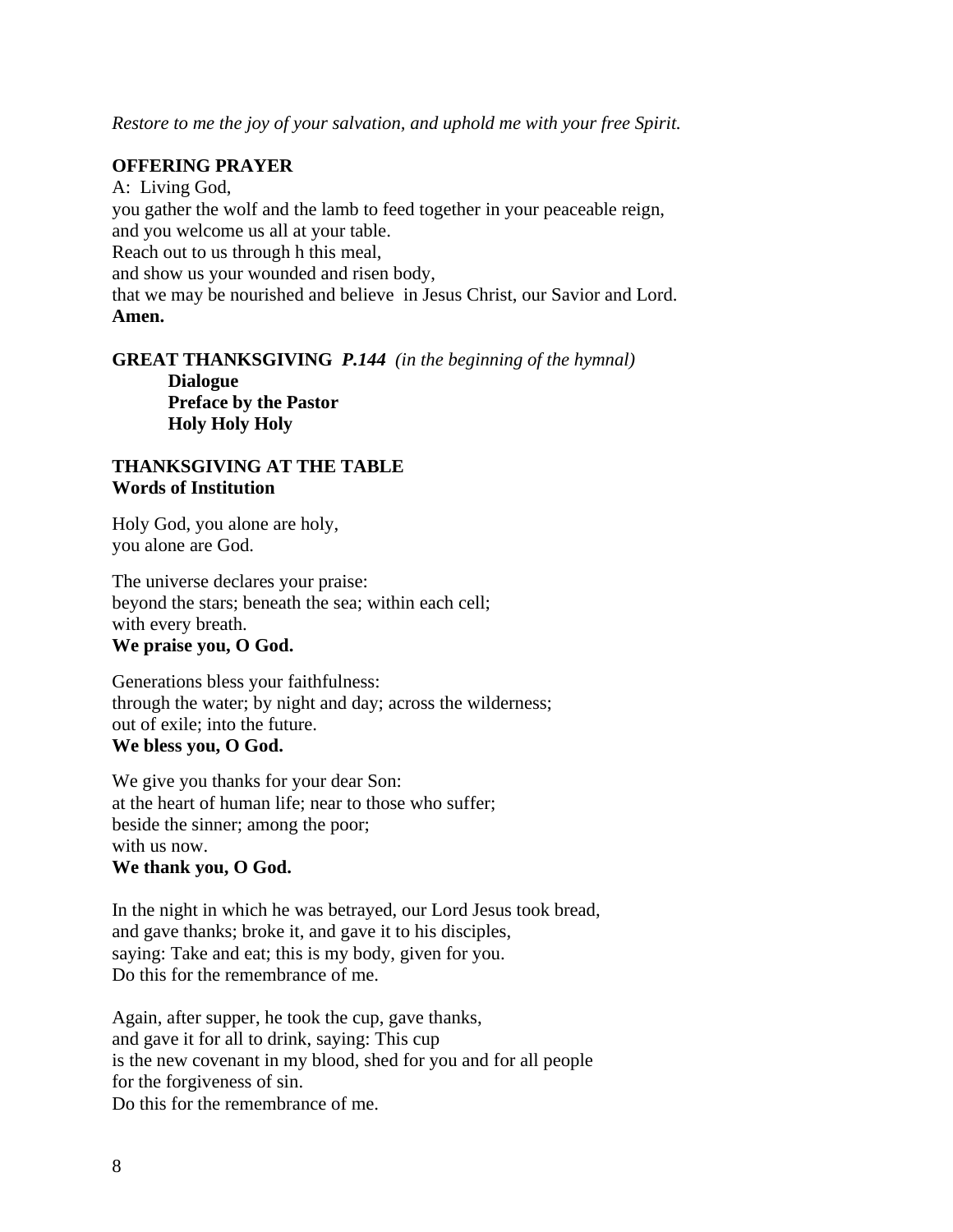Remembering his love for us on the way, at the table, and to the end, we proclaim the mystery of faith: **Christ has died. Christ is risen. Christ will come again.**

We pray for the gift of your Spirit: in our gathering; within this meal; among your people; throughout the world.

Blessing, praise, and thanks to you, holy God, through Christ Jesus, by your Spirit, in your church, without end. **Amen. Lord's Prayer Our Father, who art in heaven, hallowed be thy name, thy kingdom come, thy will be done, on earth as it is in heaven. Give us this day our daily bread; and forgive us our trespasses, as we forgive those who trespass against us; and lead us not into temptation, but deliver us from evil. For thine is the kingdom, and the power, and the glory, forever and ever. Amen.**

#### **Invitation to Communion**

P: The risen Christ dwells with us here. All who are hungry, all who are thirsty, come.

### *The assembley is seated.*

#### **Communion**

*When giving the bread and cup, the communion ministers say* The body of Christ, given for you. The blood of Christ, shed for you. *and each person may respond* **Amen.**

### **SONG AFTER COMMUNION** *Jesus, Name Above All Names*

(repeat twice) *Jesus, name above all names, beautiful Savior, glorious Lord, Emmanuel, God is with us, blessed Redeemer, living Word.*

*The assembly stands.*

**Prayer after Communion**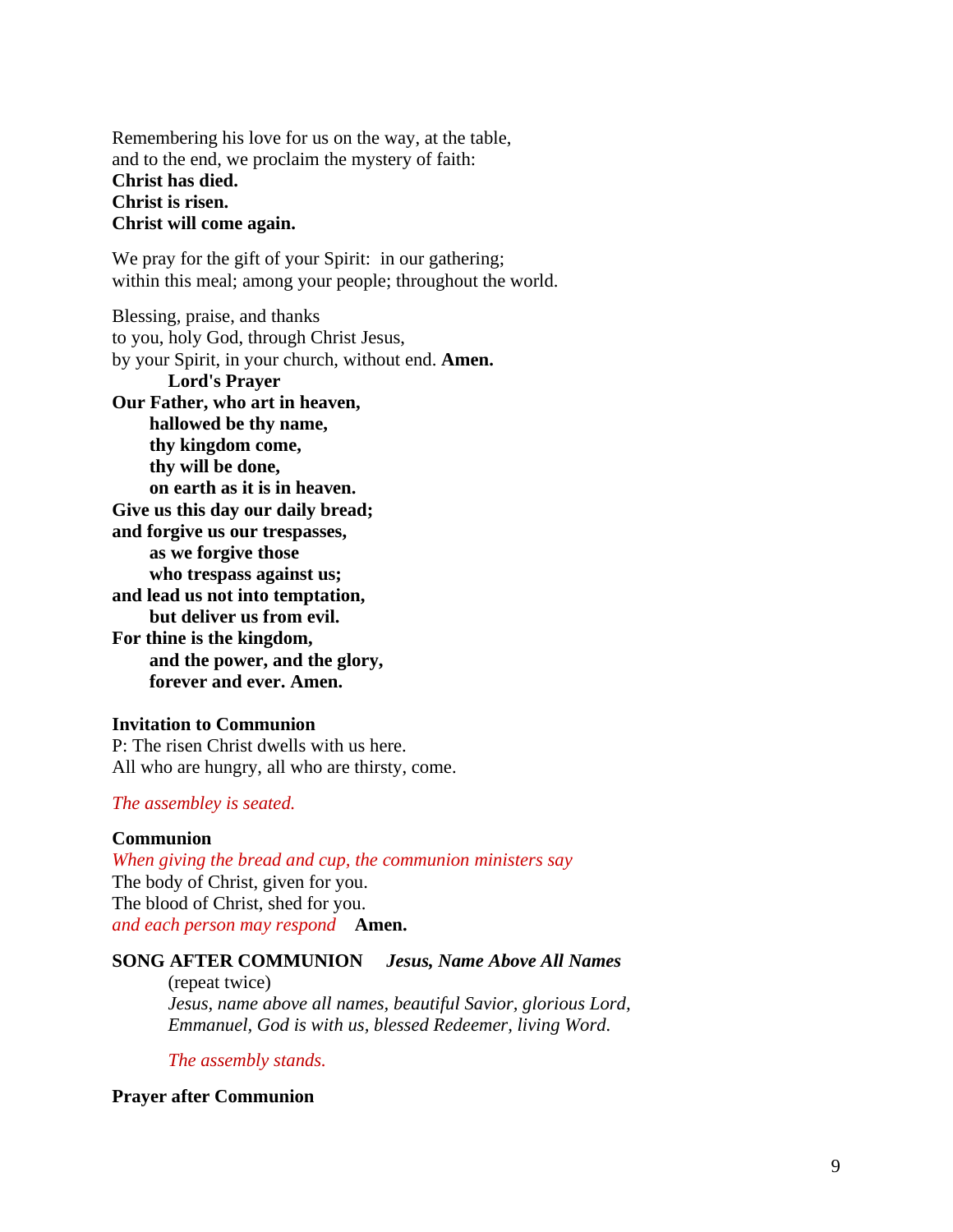A: We give you thanks, generous God, for in this bread and cup we have tasted the new heaven and earth where hunger and thirst are no more. Send us from this table as witnesses to the resurrection, that through our lives, all may know life in Jesus' name. **Amen.**

### **Sending**

God blesses us and sends us in mission to the world.

### **Blessing**

**P:** God, the Author of life, Christ, the living Cornerstone, and the life-giving Spirit of adoption, ☩ bless you now and forever. **Amen.**

### **Sending Song:** *That Easter Day with Joy Was Bright 384*

### **Dismissal**

P: Alleluia! Christ is risen. **C: Christ is risen indeed. Alleluia!** P: Go in peace. Tell what God has done. **C: Thanks be to God.**

#### *Announcements*

We welcome our visitors and ask that you sign a Visitor Attendance and Holy Communion Card that is located in the pew rack. We ask that cards be returned via the offering plate during the receiving of the offering. We practice "open Communion" here at St. John meaning that all who believe in the "real presence" of Christ are welcomed to receive the Sacrament of Holy Communion. We offer two choices for Holy Communion, wine or grape juice. Those worshipers desiring grape juice are asked at the communion rail to place their right hand over their heart after receiving "The Body of Christ."

Remember in prayer: Rowan Aldridge, Dave Barner, Mary Bower, Mike Cervinsky, Agnes Cryder, Don Delaney, Mary Ellen Dougherty, Charlie Dunne, Joanne Fisher, William Greene, Fred Hoffer, Mick Miller, David Mitchell, Jean Ann Snyder, John Truax, and all of our shut-ins; the safety of our military troops around the world (Mark Baier, Isaac Boring, Jake Cordrey, Ben O'Neal, Adam Shaffer, Richie Speicher, Aaron Stabley, Paul St. James, Jenna White); Family Promise. Bishop Eaton, our Presiding Bishop; and Bishop Collins, Bishop of the Upper Susquehanna Synod. For our Companion Synod in Liberia and Ansbach-Wurzburg, Germany. Pray for Peace in Ukraine and an end to war.

Special thanks to this week's helpers: Lector – Kathy Brundick; Assisting Ministers—Deb Heydrich and Ron Brundick; Head Usher –Lon Myers; Teller –Christine Barner; Bulletin Sponsor – Jim Ely; Children's Church –Pam Wehler.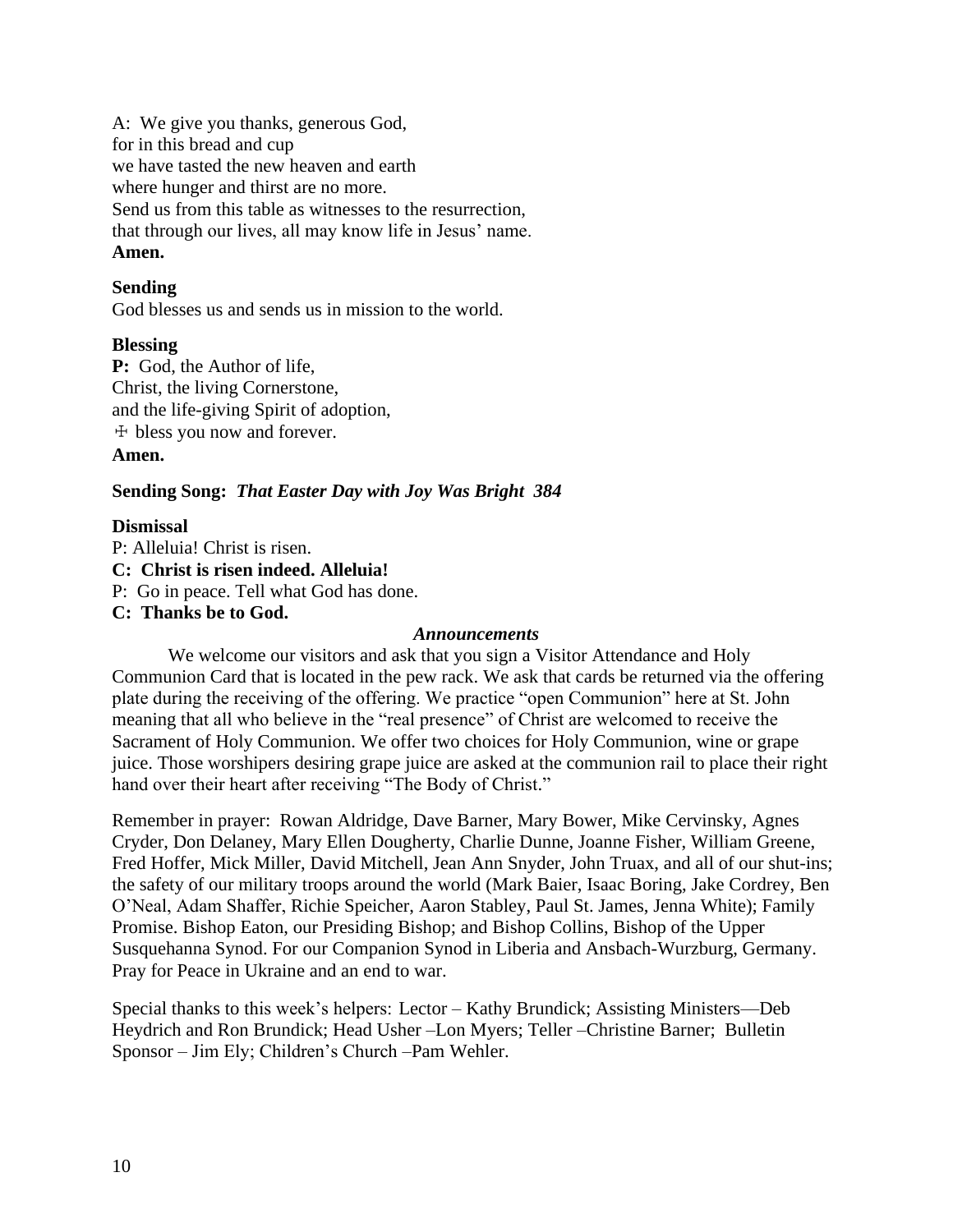Special thanks to this week's helpers: : Lector – Darlene Bilby ; Assisting Ministers –Bill Ely Jr. and Ken Dougherty; Head Usher –Long Myers; Teller – Christine Barner; Bulletin Sponsor – Jim Ely; Children's Church –Molly Hollick; Flowers- Wolfe.

The flowers are given to the glory of God and in thankfulness for our birthdays by Kathy and Ron Brundick.

The Sanctuary Candle is given in memory of Pap Yost by the Yost Grandchildren.

The Christian Ed Committee was blessed with a VBS Coordinator Molly Hollick and Assistant Coordinator Dawn McCloskey. They are planning organizational meetings.

**SAVE THE DATE!** May 21, 2022 a Spring House cleaning is being planned for the church. More information and sign-up sheets early in May.

The Lutheran Church Women's Prayer Chain is a vital ministry of St. John Lutheran. Anyone in need of prayers is asked to contact any of the following persons: Gloria Ely – 570-873-3597 Sarah Davidson - 570-398-0659 Joyce Braucht - 570-398-2852

Jersey Shore Area Ministerium is hosting a program for the **National Day of Prayer,** May 5, 2022 at 7:00 p.m. at the Middle School Auditorium.

**Payments for Sight and Sound "DAVID"** February 6 - \$65.00; May 1 - \$65.00 and the final payment June 17 - \$60 Fare includes bus, play, meal, tip for driver and fund raiser for Luke Antolick. The show is August 6, 2022 **--** Children 10 and under \$125.00; Adults \$190.00. Joyce Braucht.

Camp Mount Luther, the outdoor ministry of the Upper Susquehanna Synod, is now accepting applications for Summer Ministry Team positions. Candidates must possess a commitment to Christ, a passion for the outdoors, and strong leadership and teamwork skills. The camp is accredited by the American Camp Association. If you or someone you know might be interested, please contact the camp office or submit an application online at [www.campmountluther.org/application.](about:blank) They need to employ five more camp counselors.

| <b>THIS WEEK'S EVENTS</b>                                        |                      |
|------------------------------------------------------------------|----------------------|
| Sunday, May 1, 2022                                              | 3rd Sunday of Easter |
| 9:30 a.m. Children's Church begins                               |                      |
| 9:30 a.m. Nave Worship Service                                   |                      |
| 2:00 p.m. Catechism Chapter 12                                   |                      |
| Tuesday, May 3, 2022                                             |                      |
| 2:00 p.m. ProMedica Communion                                    |                      |
| 7:00 p.m. Council Meeting                                        |                      |
| Wednesday, May 4, 2022                                           |                      |
| 10:00 a.m. Trinity Episcopal Worship                             |                      |
| 6:30 p.m. Choir Rehearsal                                        |                      |
| Thursday, May 5, 2022                                            |                      |
| 7:00 p.m. Jersey Shore Area Ministerium is hosting a program for |                      |
| the National Day of Prayer at the Middle School Auditorium.      |                      |
| Sunday, May 8, 2022                                              | 4th Sunday of Easter |